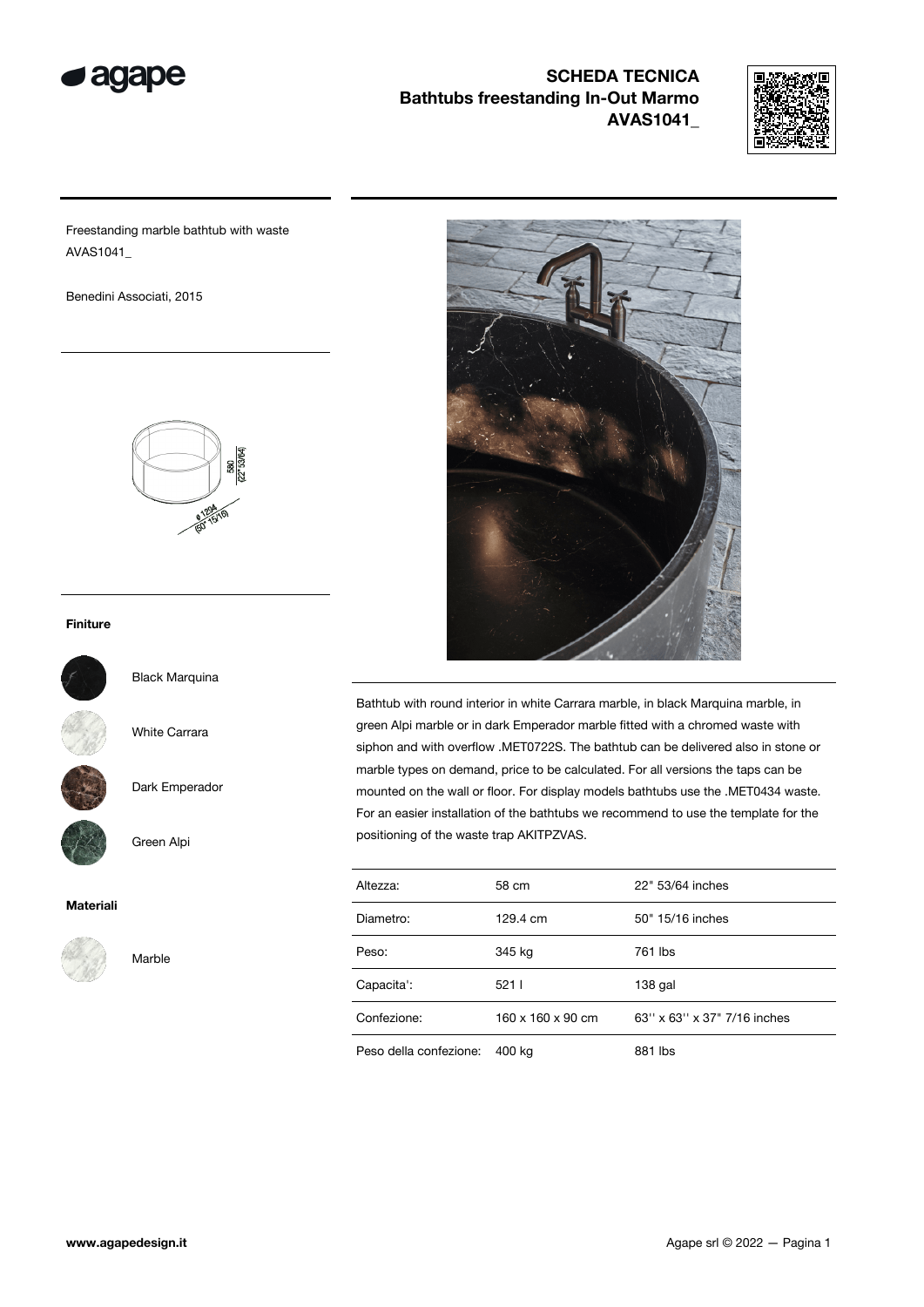



#### **Main dimensions**



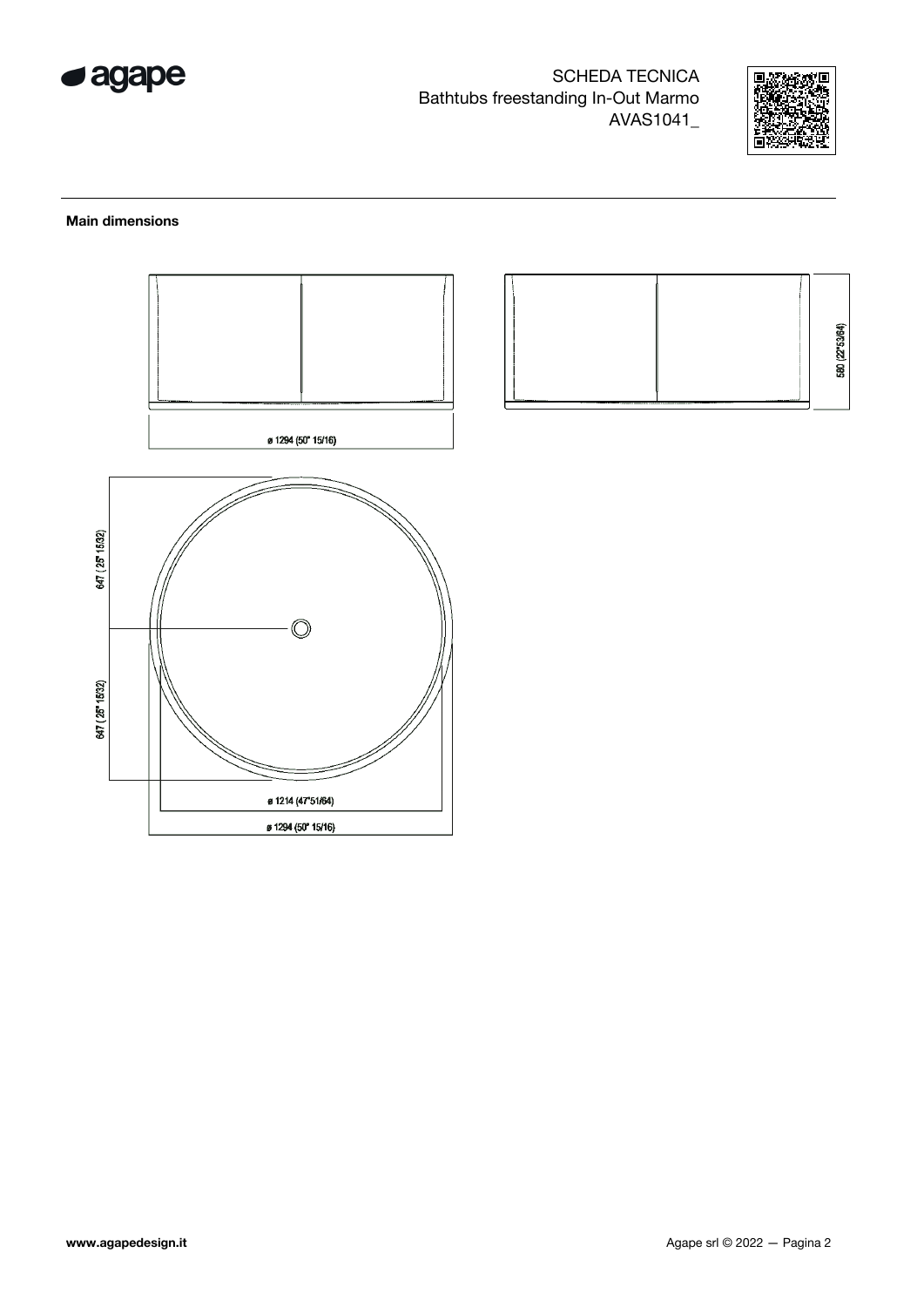



**Dimensions for recess** 

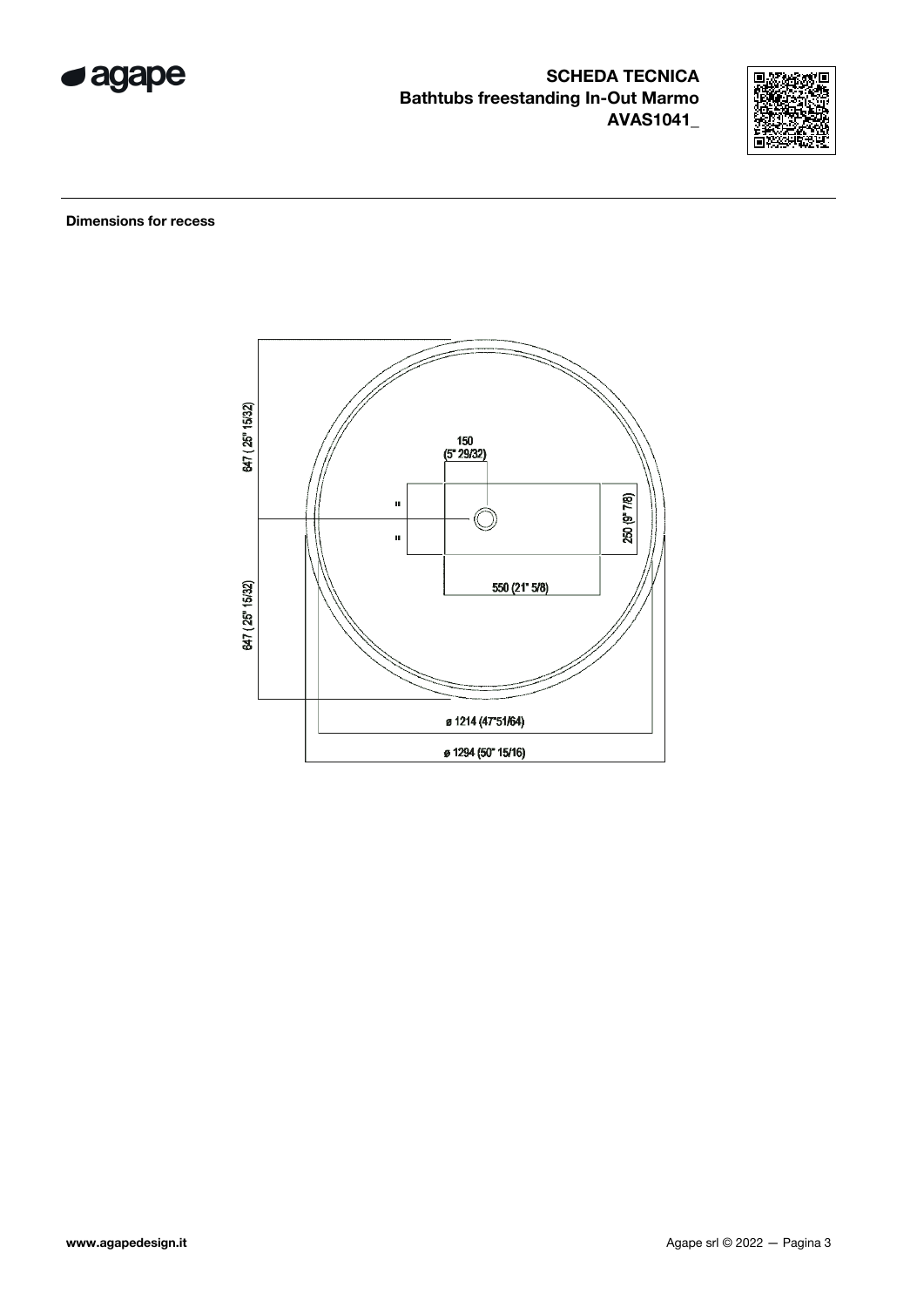



#### Dimensions for wall mounted taps



|                  |                                            | A*              | $B^{\star\star}$ |
|------------------|--------------------------------------------|-----------------|------------------|
| FEZ <sub>2</sub> | (AFEZ027)                                  | 750 (29" 17/32) |                  |
| FEZ              | (ARUB050000L, ARUB051000L, ARUB150000C,    | 750 (29" 17/32) |                  |
|                  | ARUB151000C, ARUB190000C, ARUB191000C)     |                 |                  |
| <b>MEMORY</b>    | (AMEM342, AMEM324, AMEM343, ARUB1077S,     |                 |                  |
|                  | <b>ARUB1040S)</b>                          | 750 (29" 17/32) |                  |
| <b>SQUARE</b>    | (ARUB1117, ARUB1118, ARUB0932N, ARUB0933N) |                 | 700 (27°9/16)    |
| <b>SEN</b>       | (ASEN0912V)                                |                 | 700 (27°9/16)    |

\* inserasse gruppo / axial distance for tap<br>\*\* fillo inferiore gruppo / Tap's lower edge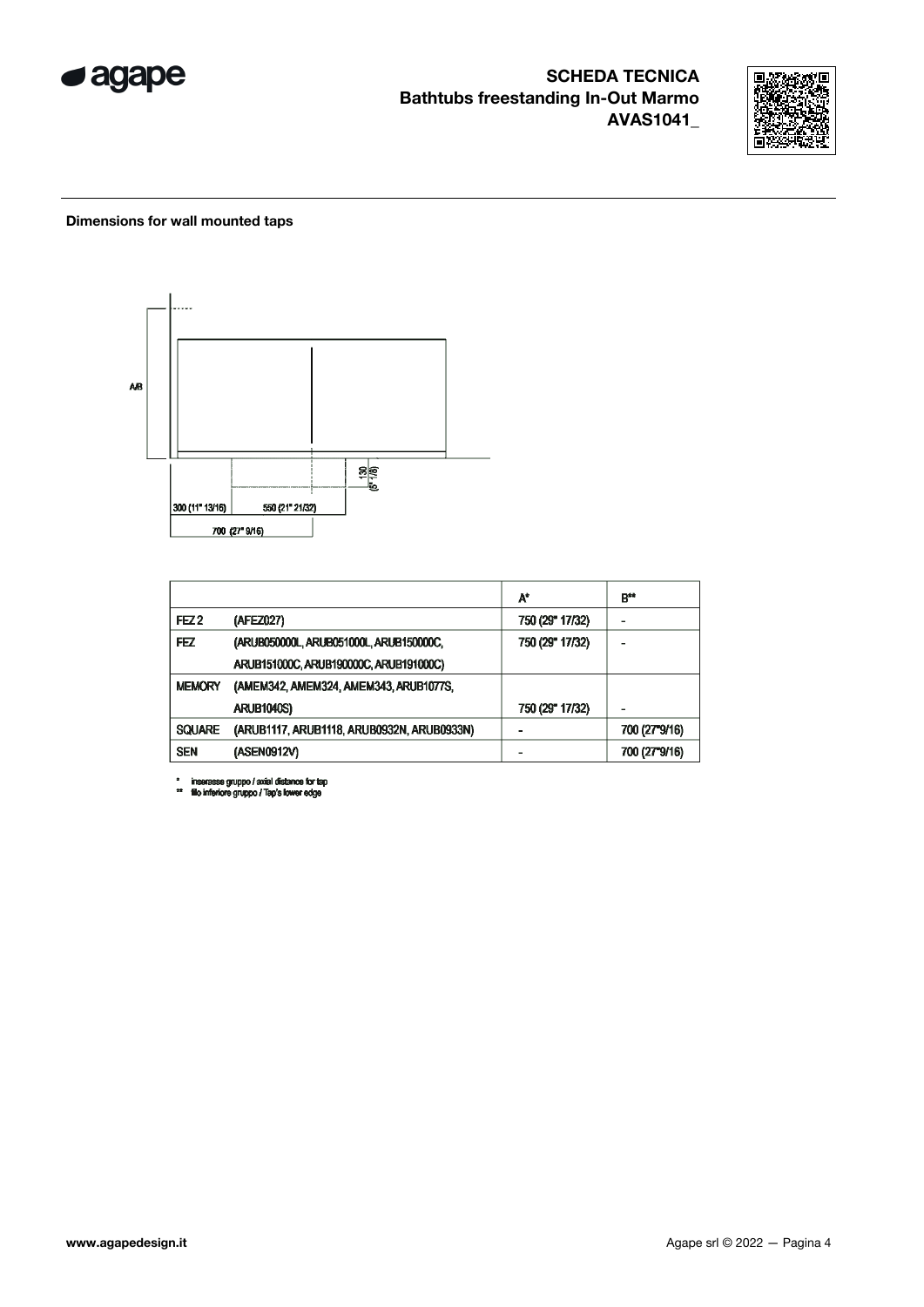



#### Dimensions for freestanding spouts



|                  |                                    | А          | в             | C               | D               |
|------------------|------------------------------------|------------|---------------|-----------------|-----------------|
| FEZ <sub>2</sub> | (ARUB140, ARUB141, AFE026)         | 80(3"1/8)  | 188 (7 13/32) | 435 (17" 1/8)   | 835 (32" 7/8)   |
| <b>FEZ</b>       | (ARUB145, ARUB170)                 | 80(3"1/8)  | 188 (7"13/32) | 435 (17" 1/8)   | 835 (32" 7/8)   |
| <b>MEMORY</b>    | (AMEM327, AMEM325, ARUB1078,       | 80(3"1/8)  | 188 (7"13/32) | 435 (17" 1/8)   | 835 (32" 7/8)   |
|                  | <b>ARUB1072, ARUB1033)</b>         |            |               |                 |                 |
| <b>SQUARE</b>    | (ARUB1112, ARUB1115, ARUB0961L,    | 80(3"1/8)  | 188 (7"13/32) | 435 (17" 1/8)   | 835 (32" 7/8)   |
|                  | ARUB0934L, ARUB0935NL, ARUB0936NL, |            |               |                 |                 |
|                  | <b>ARUB0952L)</b>                  |            |               |                 |                 |
| <b>SEN</b>       | (ASEN0911, ASEN0977)               | 80 (3"1/8) | 170 (6"11/16) | 417 (16" 27/64) | 817 (32" 11/64) |